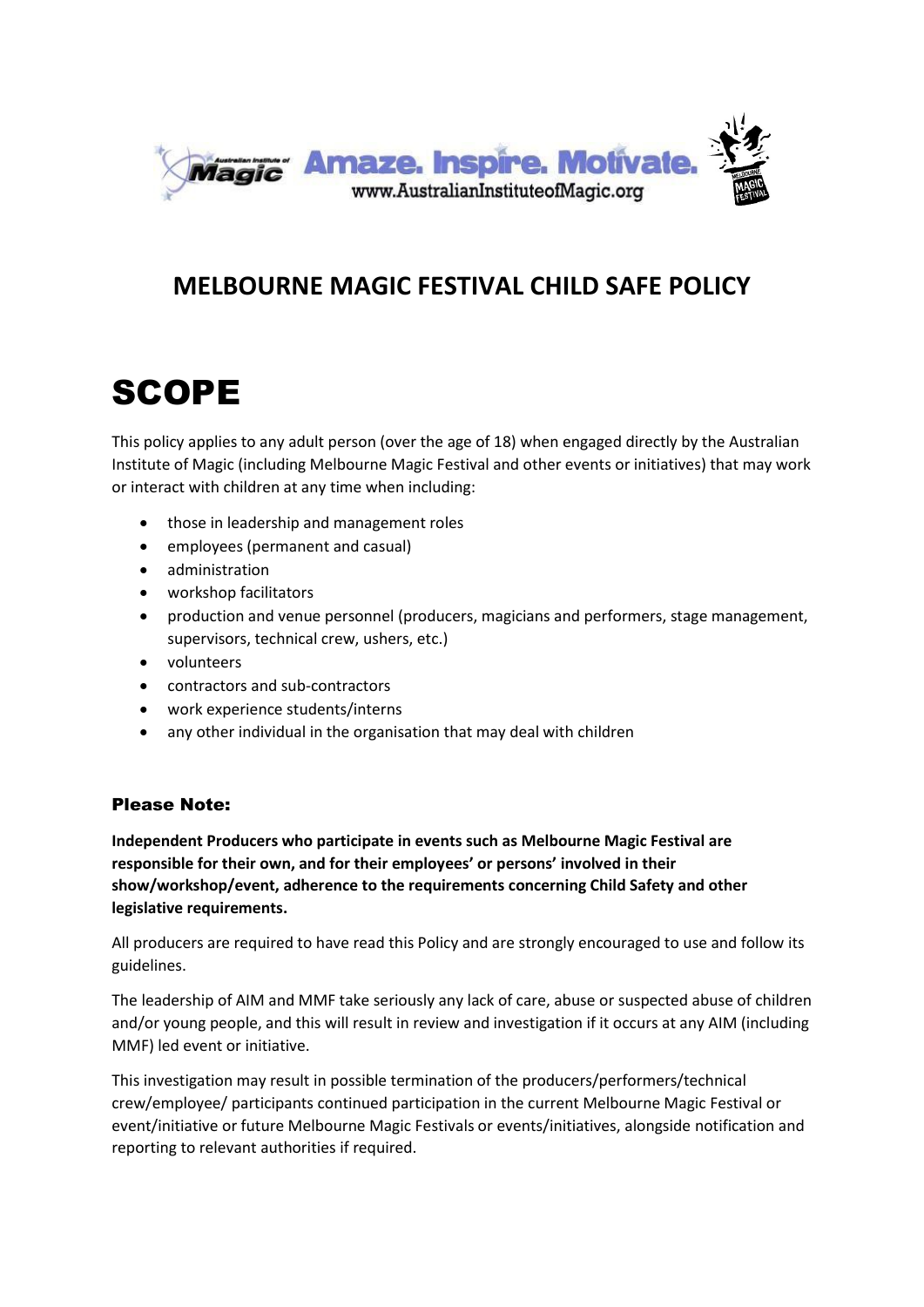Note: In this policy, the term "employee" is used to cover all persons occupying any position listed above. In this policy, AIM (including MMF) refers to the Australian Institute of Magic and includes the Melbourne Magic Festival and other events or initiatives of AIM. "A child" includes children and young people up to the age of 18 (unless otherwise specified).

## COMMITMENT TO CHILD SAFETY

All children working with or engaged by AIM (including MMF) have a right to feel and be safe, respected, valued and protected from harm. Children should be made aware of and feel confident in their rights and responsibilities. AIM (including MMF) is strongly committed to the safety and wellbeing of all children that interact with our organisation as employees, workshop participants, audience members or otherwise by creating and maintaining a child safe environment.

The welfare of children entrusted under our care is our first priority and we have zero tolerance for child abuse. AIM (including MMF) will take all necessary steps to prevent and protect children from abuse and neglect including:

- Physical abuse: purposefully injuring or threatening to injure a child
- Emotional abuse: an attack on a child's self-esteem e.g. through bullying, threatening, ridiculing, intimidating or isolating the child
- Sexual abuse: any sexual act or sexual threat imposed upon a child
- Neglect: harming a child by failing to provide basic physical or emotional necessities.

# SUPPORTING CHILDREN'S PARTICIPATION AND SATISFACTION

AIM (including MMF) supports, enables and promotes the active participation of children by:

- encouraging expression of and respecting the views of children and parents (including carers or legal guardians)
- encouraging and empowering children and parents to raise any concerns or complaints
- listening to and acting upon any concerns raised by children and parents, carers or legal guardians
- seeking the input of children when making decisions about matters that concern them
- where practicable, ensuring children understand their rights and the appropriate behaviour expected of both adults and children
- where practicable, teaching children engaged with AIM (including MMF) what they can do and who they can turn to if they feel unsafe
- ensuring employees dealing with children are skilful in facilitating their participation
- valuing diversity and not tolerating any discriminatory practices.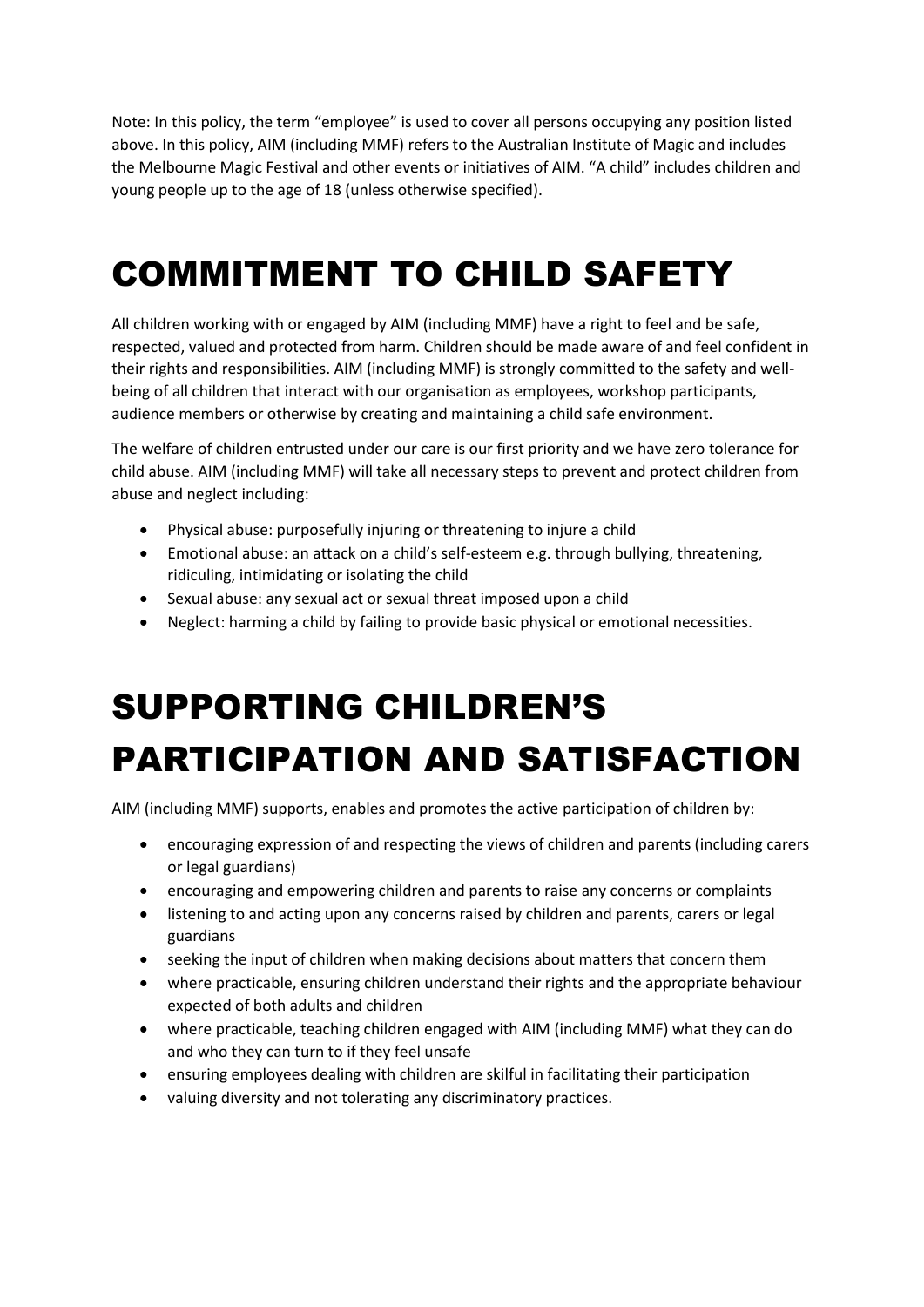AIM (including MMF) aims to create an environment where children gain satisfaction from their interaction with our organisation as employees, participants in a class/program/workshop, audience members or other activity by:

- supporting children to feel respected and in control of their own behaviour/work
- ensuring children enjoy the overall experience of being engaged with a performance, workshop or other AIM (including MMF) activity
- encouraging children to assist each other in fulfilling any employment obligations and developing a positive sense of pride in their work (e.g. discussing character development and stagecraft in groups and leading warmup activities)
- offering opportunities for children to derive personal satisfaction and a sense of achievement throughout their experience and the relationships they make
- encouraging children to develop self-discipline in balancing their commitment to their performance, their education and their social and family activities.

## VALUING DIVERSITY

AIM (including MMF) values diversity and we do not tolerate any discriminatory practices. Our organisation is committed to protecting children engaged with our organisation from physical, sexual, emotional and psychological abuse, as well as neglect and contempt, ridicule, hatred, or negativity towards a child because of their race, culture, religion, gender (including transgender status), sexual orientation or disability. In our activities with children we will:

- promote the cultural safety of Aboriginal children
- promote the cultural safety of children from culturally and/or linguistically diverse backgrounds
- promote the safety of children with a disability
- promote the safety of LGBTI children and young people

#### RECRUITMENT PRACTICES

AIM (including MMF) will take all reasonable steps to ensure we engage the most suitable and appropriate people to work with children, and will remind its independent producers to undertake such reasonable steps. This involves maintaining a rigorous and consistent recruitment, screening and selection process. It is AIM (including MMF)'s policy to:

- interview and conduct thorough, current and relevant referee checks on all employees involved in working with children
- develop clear duty statements and job descriptions for roles that involve work with children that state clearly our commitment to providing safe environments for children
- attain and keep a record of Working with Children for anyone with direct and unsupervised contact with children, such as employees designated to supervise children
- ensure supervisors and chaperones recruited are suitably experienced and qualified to care for the safety and well-being of children in accordance with their age and needs.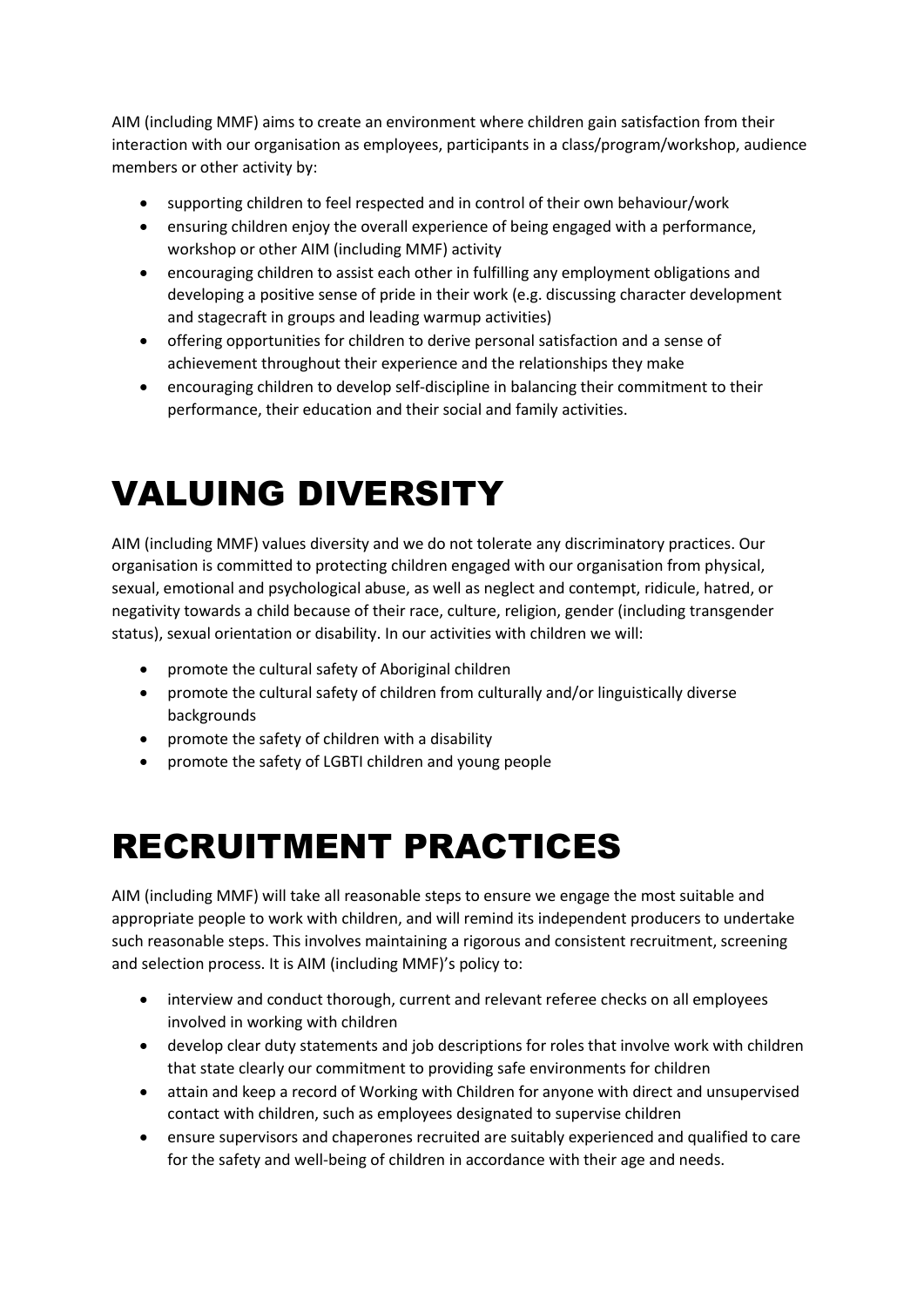remind all AIM members, MMF Key Team and independent producers and performers of their responsibility to maintain a current Working with Children Check if they have any direct contact with children through AIM (including MMF), its events and initiatives, or with other organisations, employment or through performing for children and/or families.

#### SUPPORT FOR EMPLOYEES

AIM (including MMF) seeks to support employees by:

- inducting new employees to our Child Safe Policy, Code of Conduct and other relevant policies and procedures
- encouraging relevant employees to attend periodical information sessions as they become available, to remain up-to-date with knowledge of child protection, nature and signs of child abuse, cultural competency, regulation updates and other matters that affect children
- appointing a Child Safety Officer to be the first point of contact to provide advice and support to employees on the safety and well-being of children engaged with the organisation
- ensuring employees feel encouraged and empowered to report any complaints, concerns or perceived risks to child safety to the Child Safety Officer or other relevant management position
- endeavouring, where possible, to have designated supervisors work in pairs
- ensuring designated supervisors that are new to the role work with experienced supervisors sufficiently before working on productions or programs requiring single supervisors

## CODE OF CONDUCT

AIM (including MMF) has developed a Code of Conduct to provide guidance to our employees on expected behaviours when in direct contact with or working around children.

All employees must abide by the Code of Conduct.

We ask relevant employees to sign a written statement confirming they have read, understood and will comply with the Code of Conduct. We retain a copy of all signed statements.

## COMMUNICATION

AIM (including MMF) is committed to encouraging employees, children and parents (including carers or legal guardians) to raise any concerns or provide their views on the well-being of children involved with our organisation. AIM (including MMF) keeps employees, parents (including carers or legal guardians) and children informed of our organisation's child safe policies and procedures by:

 ensuring that employees have read, understood, and are aware of their obligation under the Child Safe Policy, Code of Conduct, and any other relevant policies and procedures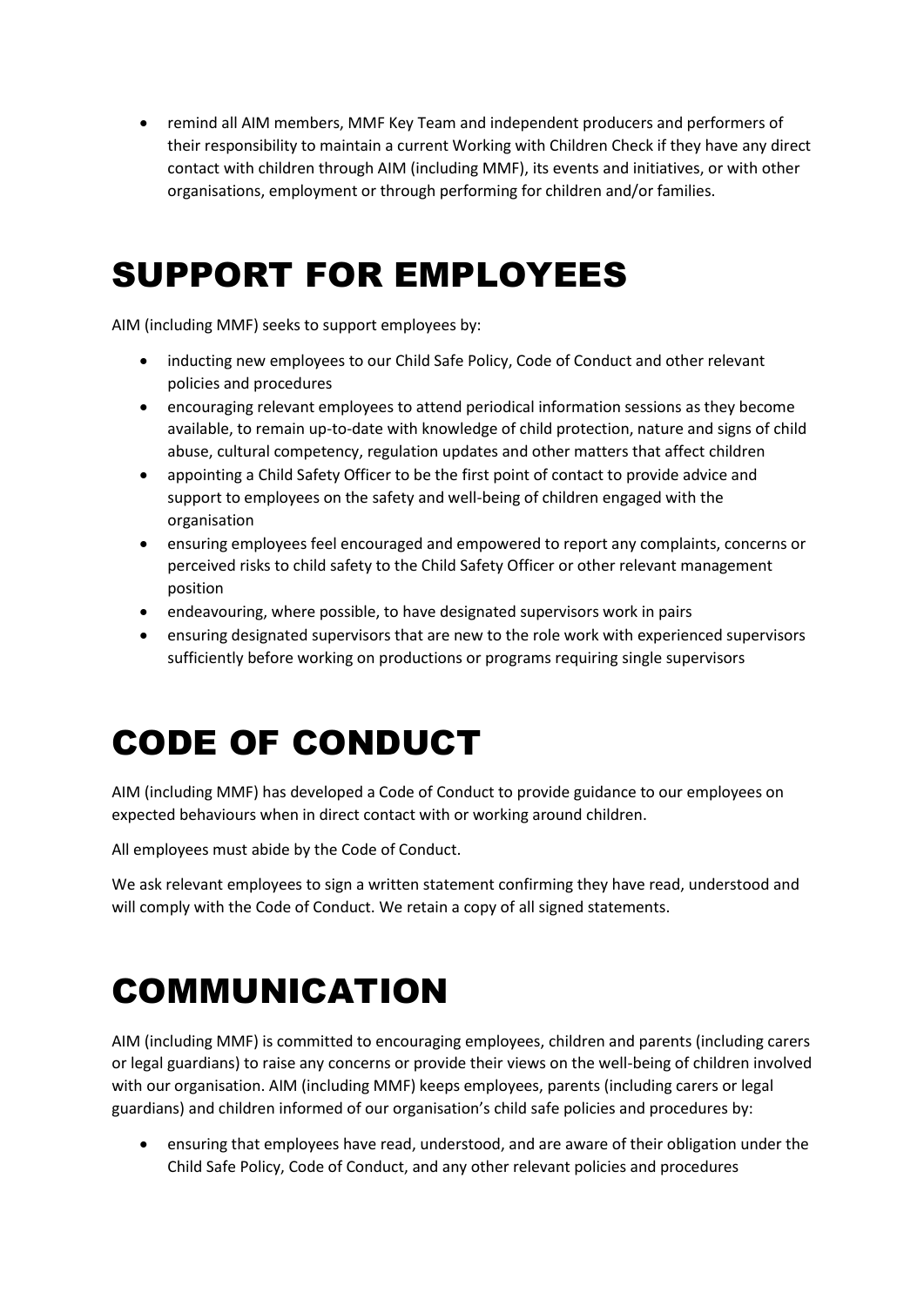making relevant documents easily accessible by displaying child safe materials in areas of leadership/employee common traffic at events, uploading relevant documents to our website, distributing documents to all relevant individuals, and having copies available upon request

Parents (including carers or legal guardians) of children engaged by AIM (including MMF) as performers are provided with at least one contact from AIM (including MMF) that is available to speak with them or to facilitate speaking with their children at any time during periods of work. We provide these parents (including carers or legal guardians) and child performers with information on:

- the child's expected role, activities, responsibilities and actions during their period of employment
- the child's progress throughout the production and timely notice of schedules
- our Child Safe Policy, Code of Conduct, and any other relevant policies and procedures. Children are encouraged to communicate and ask questions regarding their engagement.

## COMPLAINTS AND REPORTING PROCEDURE

We believe employees, parents (including carers or legal guardians), and children should feel enabled, empowered and supported to safely raise any concerns or complaints about any perceived risks to a child's safety or signs of abuse.

AIM (including MMF) has developed a procedure to respond to any complaint of abuse or conduct not in keeping with this Policy and Code of Conduct, including means to take disciplinary action or rectify issues when necessary.

## RISK MANAGEMENT

AIM (including MMF) takes a preventative and proactive approach to minimising the risk of harm to children. As part of our organisation's Work Health & Safety risk management process we periodically conduct reviews to identify potential risks to the safety and well-being of children.

## IMPLEMENTATION AND REVIEW PROCESS

The President of AIM will ensure a Child Safety Officer has been appointed responsible for being the first point of contact to provide advice and support to children, parents (including carers or legal